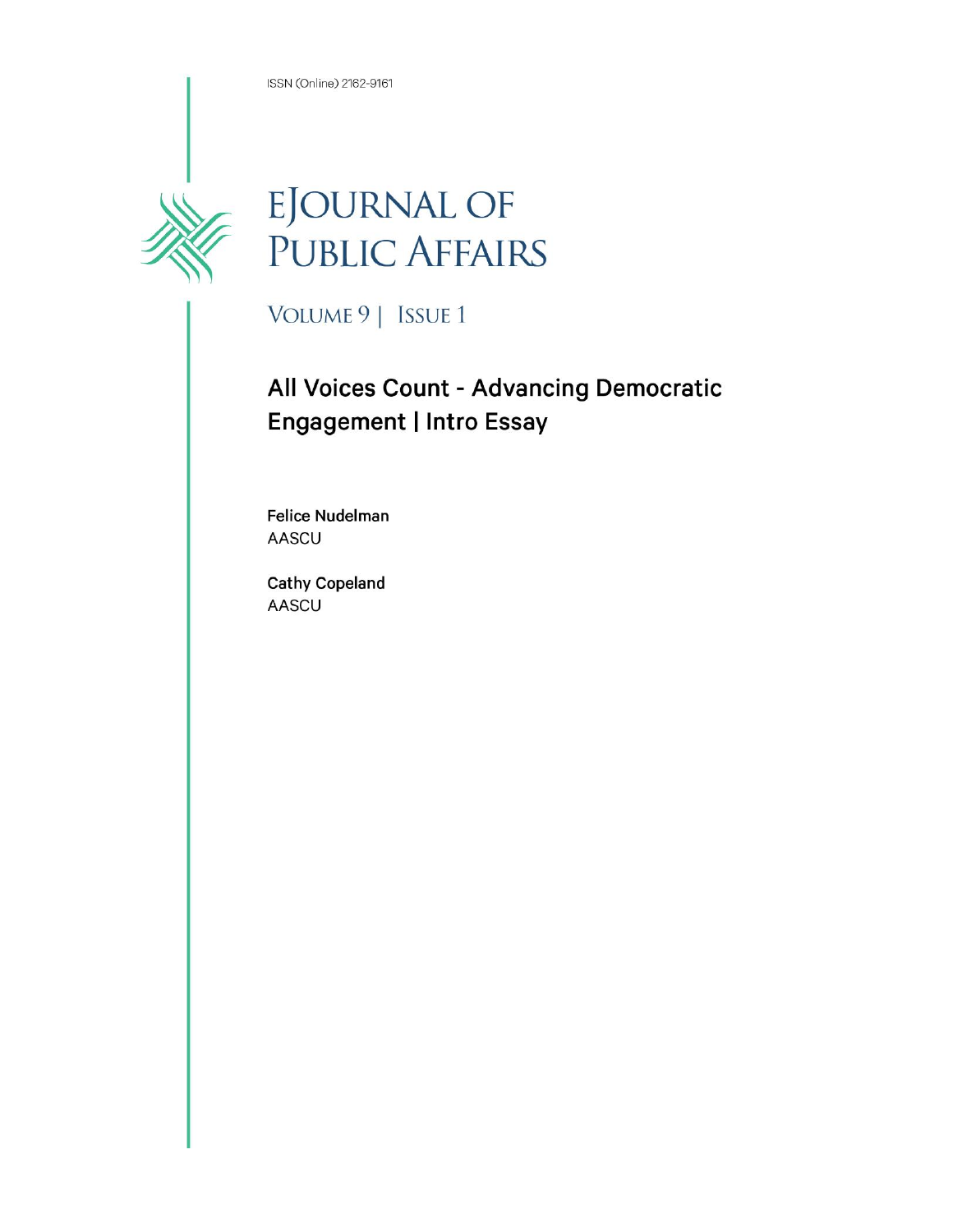"All Voices Count" was an issue in progress before the COVID-19 pandemic hit America, but the value of this issue increases as our country grapples with a fundamental shift in our perspective. Our world reflects voter participation & engagement in every enforced state and federal policy; whether discussing the economy or climate change, it is critical that community members engage in respective and responsive democratic discourse. Civic responsibility fosters strong community participation which, in turn, protects the health and wellbeing of others; AASCU's American Democracy Project (ADP) collaborates with many campuses, some of which are featured in this issue, to prepare students to be informed and engaged citizens and to foster civic responsibility. This issue illustrates multiple ways for how educational institutions can support our communities in this time of desperate need.

Colleagues Romy Hübler and David Hoffman, University of Maryland, Baltimore County; Craig Berger, Kent State University; Jennifer Domagal-Goldman from All-In Campus Democracy; and Stephanie King from NASPA join their voices to discuss the term "democratic engagement" as they explore how faculty and student affairs educators can use the CLDE Theory of Change to envision new approaches to pedagogy and institutional change. Operationalizing reflection within democratic engagement, for these authors, resulted in creating a Civic Autobiography Tool, a Civic Courage Reflection Tool, and a Meaningful Work Tool, which they describe in this essay. The authors hope that these tools can serve a wider purpose as they encourage other educators to reframe and reinterpret all forms of information.

East Carolina University colleagues Dennis McCunney, Jeremy Tuchmayer, Tara Kermiet, Chris Stansbury, and Erik Kneubuehl present a focused case-study demonstrating how to actively engage students with civil discourse, voter mobilization, and democratic educational initiatives. Their article explores how focused goals, harnessed emotions, consistent programs, an inclusive campus culture, a connection to campus strategic commitments, and a desire to promote safety can result in strong civic and political engagement, opportunities for strategic coalitions, and a broad sense of civic responsibility in higher education.

Western Kentucky University's Molly Kerby grapples with how institutions can maintain a focus on creating democratically engaged citizens, especially when impacted by state and federal budget cuts. Especially relevant because of our current pandemic climate, she delves into social change theory to show how public problem-solving and project-based learning experiences can result in systemic change.

In response to AASCU's call that institutes of higher education (IHEs) act as "stewards of place," Sam Houston State University colleagues Lee M. Miller and Magdalena A. Denham explain how IHEs can partner with state and federal emergency management initiatives to improve community disaster response and recovery action. They note that students gain experience within their field of study and that IHEs themselves are viewed as a positive, contributing actor within the community. During our own present emergency, this article provides many ideas of how IHEs can bolster our community.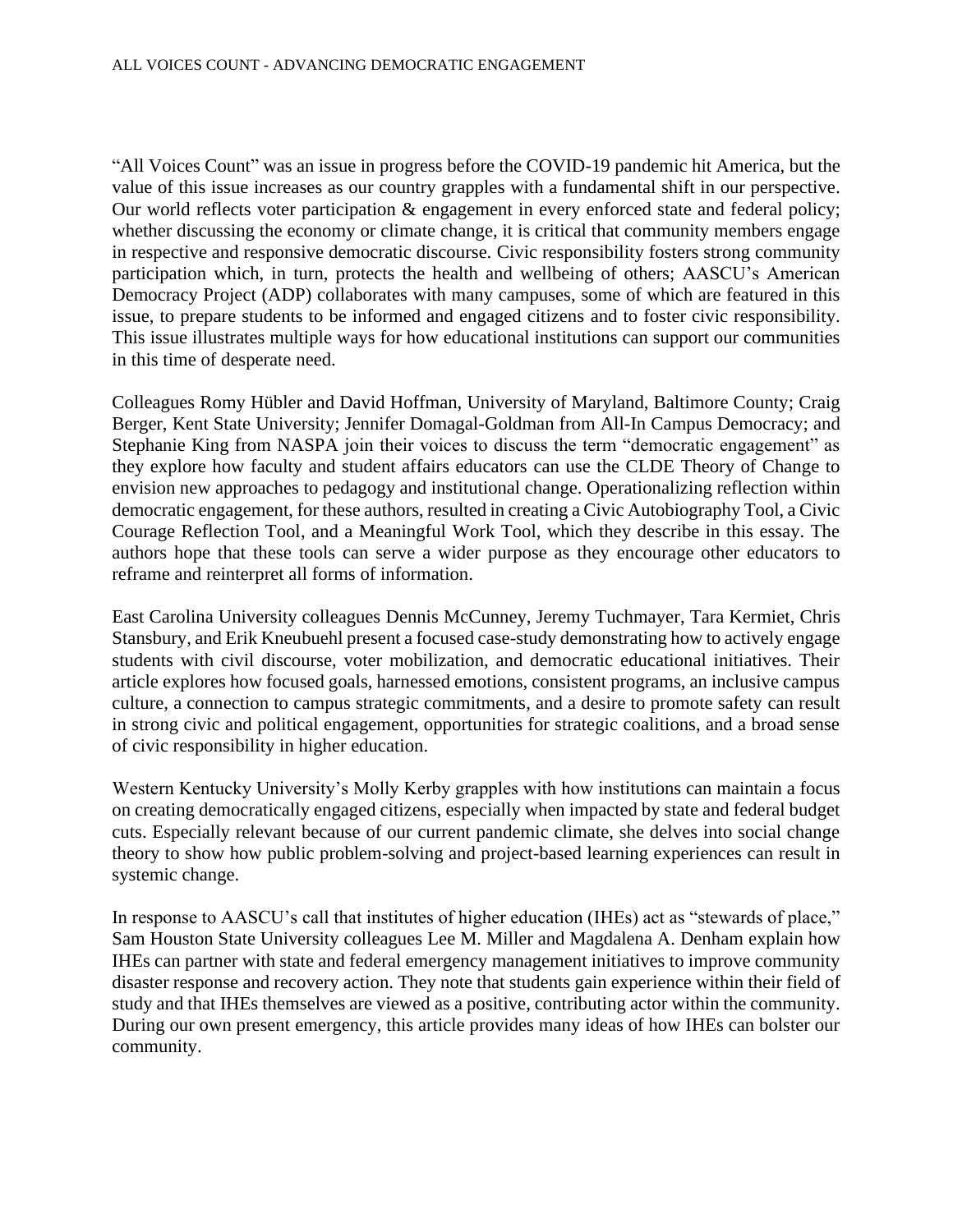## ALL VOICES COUNT - ADVANCING DEMOCRATIC ENGAGEMENT

Our tribute to Barbara Burch, written by George Mehaffy, David Lee, Molly Kerby, and Paul Markham, explains Burch's unique ability to inspire and invigorate democratic engagement. Barbara was a true champion of democracy and was one of the founding thinkers in the design of ADP; this tribute stands as a testament to her legacy and the deep respect and love the ADP community has for her.

Our last section demonstrates work done by Dr. Danica Schieber's students at Sam Houston State University. These focused student papers, written by Taylor Swearingen, Briana Guerrero, and Michael Way, demonstrate an active commitment to community participation and provides a hopeful vision of the kindness that abounds in our communities.

When all voices count, our communities are stronger, healthier, and better positioned to encounter challenges that lie ahead. We hope this issue offers solutions and ideas as we move forward. For more discussions on civic learning and democratic engagement, please register for the [Virtual](https://www.aascu.org/meetings/CLDE20/)  [CLDE Meeting](https://www.aascu.org/meetings/CLDE20/) on June  $4<sup>th</sup>$  and  $5<sup>th</sup>$ , July 24<sup>th</sup>, and September 11<sup>th</sup>.

Sincerely,

Felice Nudelman and Cathy Copeland